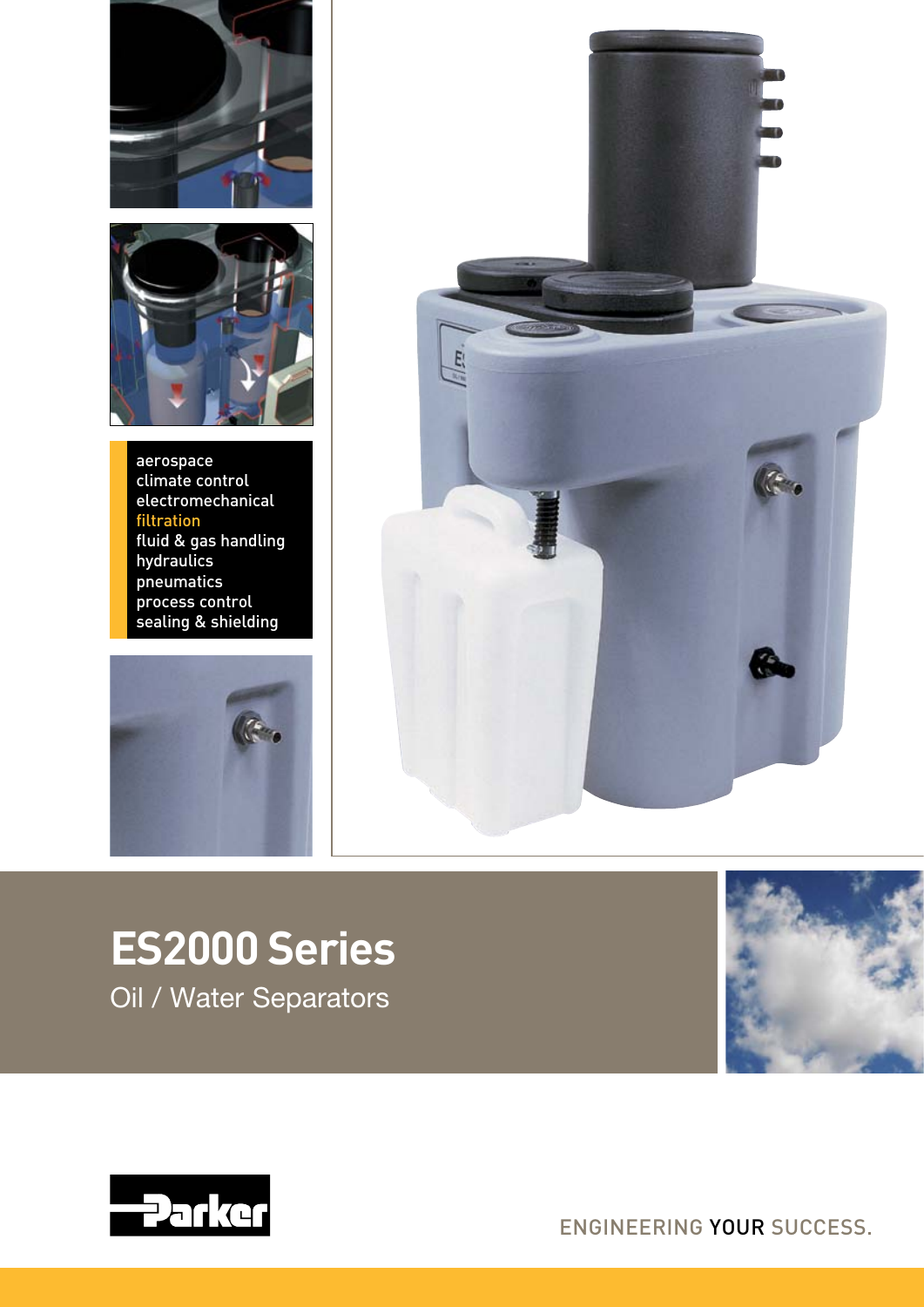## **The Problem**

Discharging oil contaminated condensate from compressed air systems is not only harmful to the environment, it is usually illegal.

Oil spillages from industry do not have to be big to be serious. One litre of oil can cover  $3500\mathrm{m}^2$  of water surface. One gallon of oil can cover 4 acres of water surface All compressed air systems contain water, dirt, rust and even degraded lubricating oil which all mix together to form unwanted compressed air condensate. This abrasive sludge collects in piping systems, filters, aftercoolers and dryers and must be efficiently removed before it brings your production process to an expensive standstill.





### **Why oil is a problem?**

The use of water and its transportation has been developed over the years. Behind the simple action of turning on a tap lies a vast network of pump houses, treatment works, laboratories, reservoirs and pipes to ensure that a supply of water suitable for human consumption is always available.

Water taken from rivers, reservoirs and underground sources is very carefully checked, treated and purified so that it is safe to drink.

As we have changed our mode of living, industry has developed and we have created problems with our water supply. Water we have used and contaminated finds its way back to the natural water courses and degrades the source of our supply.

A system of sewage purification using millions of bacteria and other tiny organisms which occur naturally is used to convert organic matter into carbon dioxide, water and nitrogen compounds.

Oil can seriously effect the efficient operation of sewage purification by obstructing oxygen transfer to the bacteria essential for sludge digestion. Because of the serious effects oil can create, very low industrial discharge limits are permitted.

Rigid legislation exists in most countries to protect the environment against contamination.

Most users of compressed air systems are unaware of exactly how much condensate is produced by their system each year, and the devastating effect it can have on the environment.

For example in Europe, a typical 28.3 m3 /min (1000 cfm), compressor and refrigeration dryer combination can produce up to 220,000 Litres (58,000 US gallons) of oil contaminated condensate per year, which increases significantly in warmer, more humid climates.

In the past, legal requirements have forced the compressed air user to have all this oily condensate removed, at significant cost Parker now have a lower cost solution.



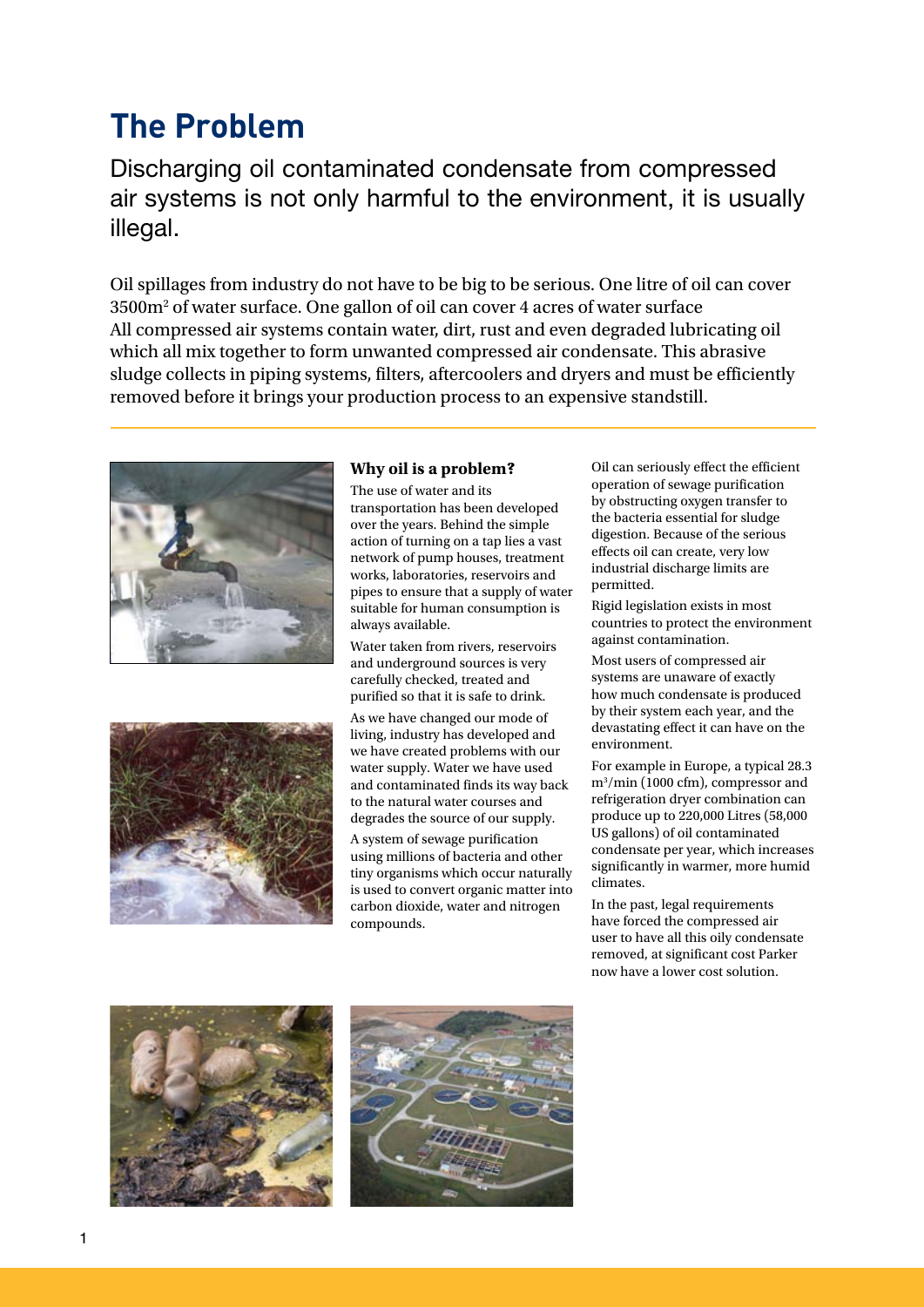## **The Solution**

Efficient on-site disposal of compressed air condensate with the Parker ES2000 Series oil/water separators.

After the oily condensate has been efficiently removed from the compressed air system it cannot be discharged directly to the foul sewer without the oil content being reduced to within legal disposal limits.

The simple, economical and environmental solution is a Parker oil/water separator.

Oil/water separators are installed as part of the purification system and simply reduce the oil concentration in the collected condensate. By reducing the oil concentration in water to a permitted level, this allows the larger volume of clean water, up to 99.9% of the total condensate, to be discharged safely into the foul sewer. This leaves the relatively small amount of concentrated oil to be disposed of legitimately and economically.

#### **Which separator type?**

Most compressed air condensate is just a simple mixture of oil and water. Left over a period of time, the oil and water will separate naturally, as the oil, which has a lower density, rises to the surface of the water.

In certain instances, the condensate forms a stable emulsion. A stable emulsion will not separate over time, and for these applications, Parker recommend the use of an emulsion separator.

## **Benefits:**

- Help to protect and maintain the environment
- • Efficiently separate oil and water on-site and return up to 99.9% of the condensate to foul sewers
- Meet trade effluent discharge regulations
- • Rapid payback over conventional disposal methods
- • Simple to install, operate and maintain
- Helps to achieve ISO14001 **Certification**

#### **Simple Test: Take a sample of condensate and leave it for 24 hours.**







If the condensate has not separated, an emulsion separator is required.



ES2000 Series oil/water separators.

**This will also assist a company in achieving ISO14000**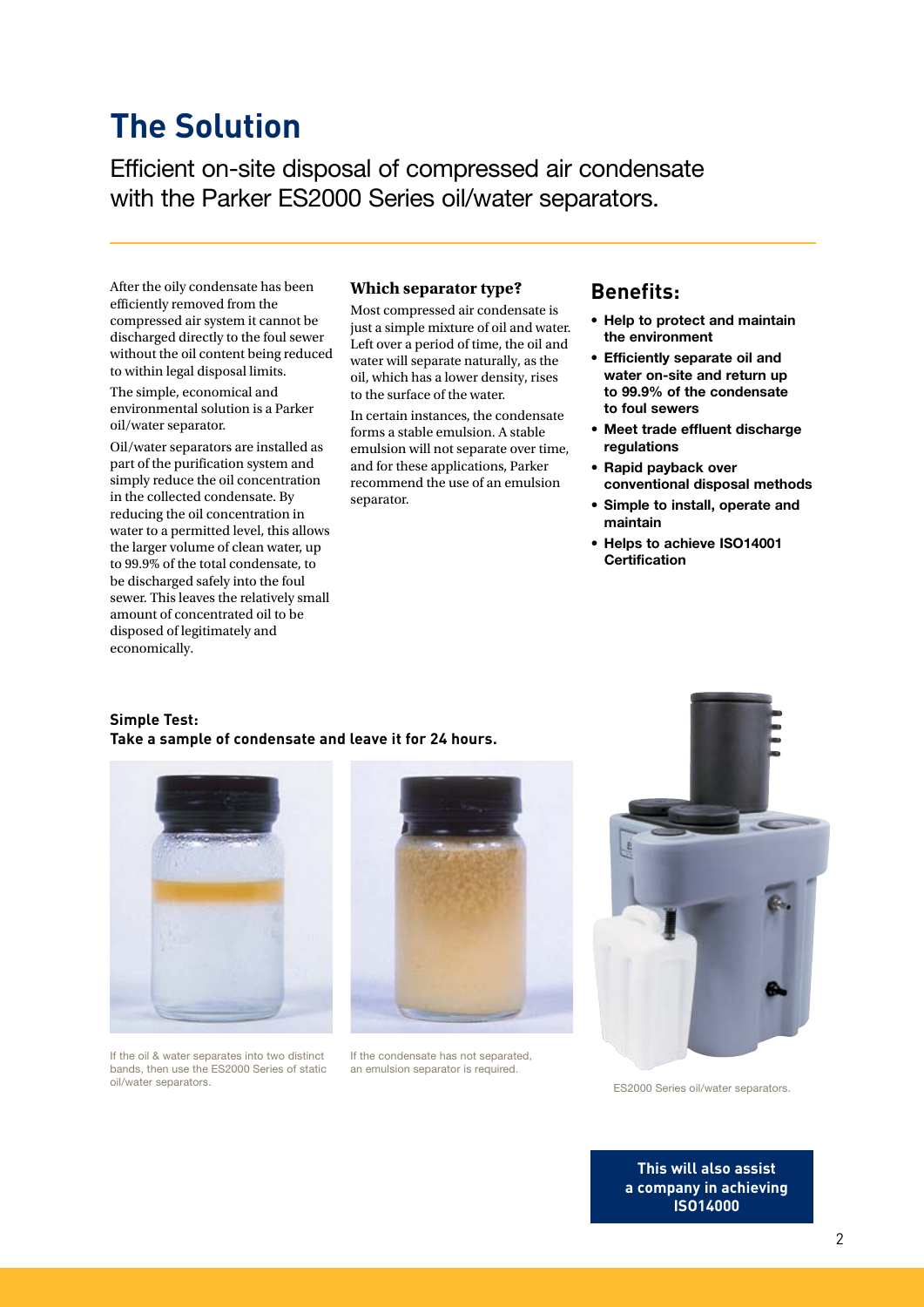# **ES2000 Series Oil Water Separators clean and simple operation**

## **Operation**

Parker ES2000 Series of static oil/water separators are designed to separate compressor oil from condensate without the use of external power.

The oil/water condensate should be removed from the compressed air system using a drainage method appropriate for the unit.

Condensate from the system will enter the oil/water separator under pressure, and is allowed to expand in the specially designed centrifugal inlet chamber.

Liquid will drop out of the air stream as it impinges on the chamber walls of the vortex generator, draining without turbulence into the primary settlement chamber below.

Dirt particles suspended in the condensate will settle to the bottom of the primary settlement chamber and the accumulating condensate will then flow into the main settlement tank.

Entrained droplets of oil dispersed in the water will rise to the surface due to the lower specific gravity of the oil, eventually coalescing to form a thick layer on the surface.

An adjustable oil funnel allows the oil to be continuously skimmed off the surface. Drained oil is collected in the external oil container where it can be disposed of according to legal requirements.

Cleaner water taken from the bottom of the tank, flows into the carbon stage, through a pre-filter, into the top of the carbon bags.

Any entrained droplets of oil remaining are then removed by adsorption.

The cleaned water can now be safely discharged to the foul sewer through the outlet.

### **Condensate Flow Path Diagram**



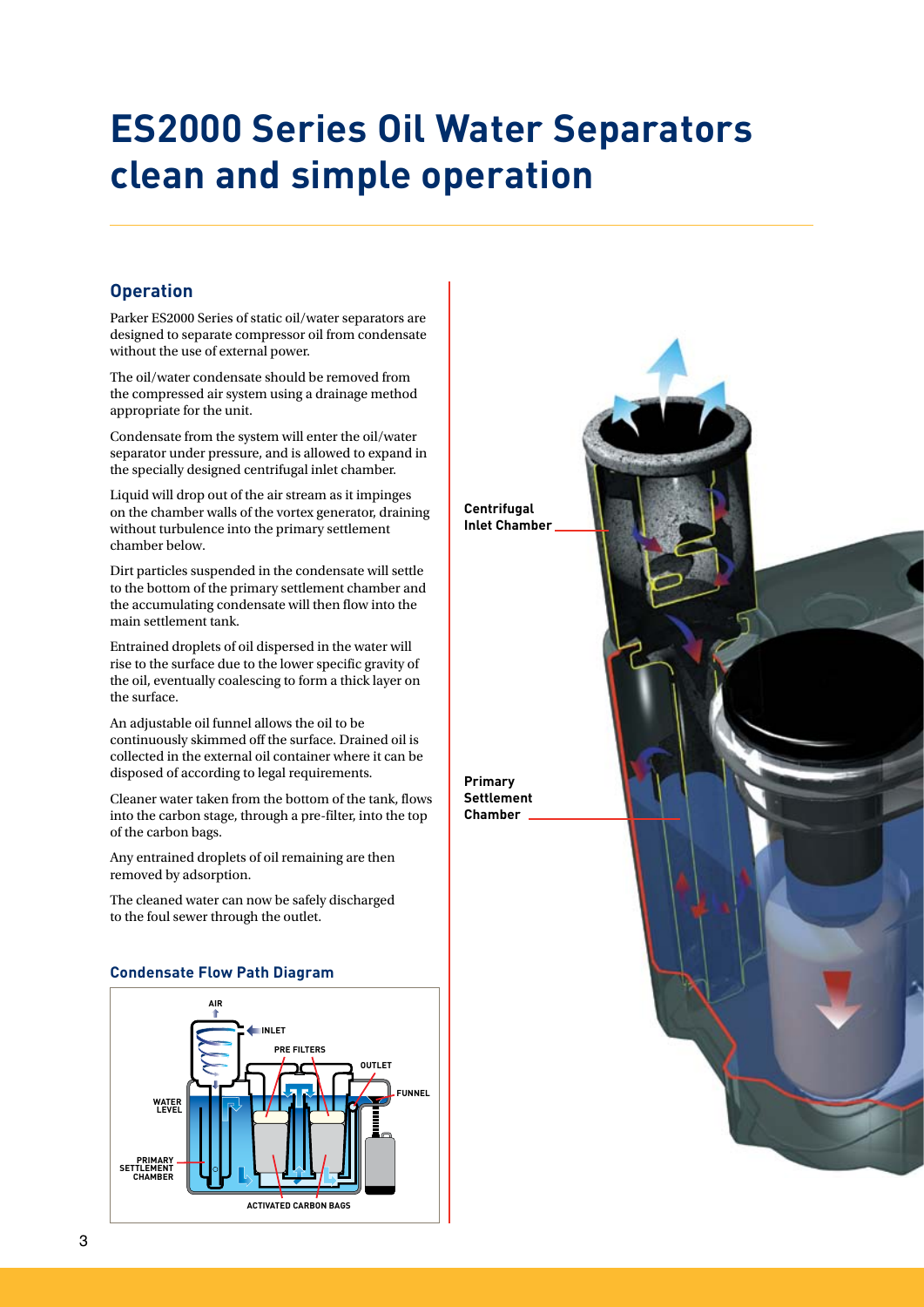## **Special Features**



## **Special Features**

- • Single piece units reduce overall footprint
- Robust, corrosion resistant, polyethylene construction, includes ribbing for extra strength
- • Large centrifugal inlet chamber provides effective venting of compressed air energy, whilst two inlet ports and four inlet chamber positions simplify installation
- • Large, easily cleaned primary settlement chamber for the accumulation and removal of dirt particles
- • Large main tank increases settlement time and reduces oil carryover to carbon filter stage
- • Large internal galleries reduce risk of an internal blockage and simplify maintenance
- • Oil absorbing pre-filter(s) protect carbon stage from bulk contamination
- • Large carbon stage for increased contact time, improving water quality and extending carbon life
- • High specification carbon for improved service intervals
- Adjustable oil outlet funnel for the efficient removal of separated oil
- • Sealed external oil container for easy disposal
- • Sample tap removes need to disconnect outlet piping when obtaining a test sample

Model ES2600 sectional view of main settlement tank with twin carbon bags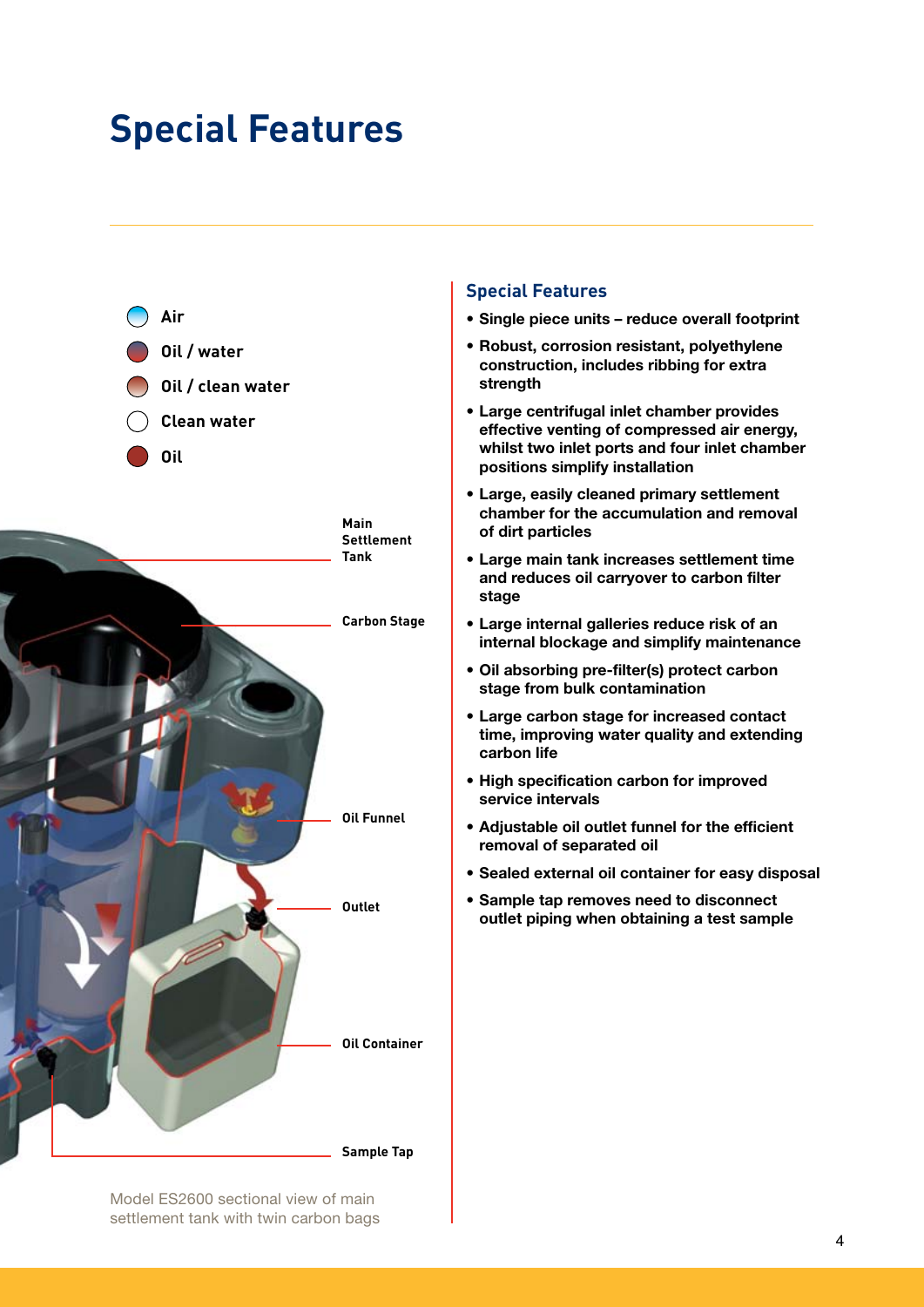# **Technical Data**

| <b>Model</b>                    |              | <b>ES2100</b>                                    | <b>ES2150</b>                                | <b>ES2200</b>                                    | <b>ES2300</b>                                    | <b>ES2400</b>                                    | <b>ES2500</b>                                | <b>ES2600</b>                                    |
|---------------------------------|--------------|--------------------------------------------------|----------------------------------------------|--------------------------------------------------|--------------------------------------------------|--------------------------------------------------|----------------------------------------------|--------------------------------------------------|
| <b>Inlet Connections</b>        |              | $1 \times \frac{1}{2}$<br>$1 \times \frac{1}{4}$ | $1 \times 10^{11}$<br>$1 \times \frac{1}{4}$ | $1 \times \frac{1}{2}$<br>$1 \times \frac{1}{4}$ | $1 \times \frac{1}{2}$<br>$3 \times \frac{1}{4}$ | $1 \times \frac{1}{2}$<br>$3 \times \frac{1}{4}$ | $1 \times 10^{10}$<br>$3 \times \frac{1}{4}$ | $1 \times \frac{1}{2}$<br>$3 \times \frac{1}{4}$ |
| <b>Outlet Hose Connections</b>  |              | 19mm $(3/4)$                                     | 25mm(1")                                     | 19mm $(\frac{3}{4})$                             | 25mm(1")                                         | 25mm(1")                                         | 25mm(1")                                     | 25mm(1")                                         |
| <b>Settlement Tank Capacity</b> |              | N/A                                              | 60 litres                                    | 75 litres                                        | 125 litres                                       | 185 litres                                       | 355 litres                                   | 485 litres                                       |
|                                 |              | N/A                                              | <b>16 US G</b>                               | <b>20 US G</b>                                   | 33 US G                                          | 49 US G                                          | 94 US G                                      | <b>128 US G</b>                                  |
| <b>Max. Pressure</b>            |              |                                                  |                                              |                                                  | 16 bar g (232 psi g)                             |                                                  |                                              |                                                  |
| Min/ Max                        | $^{\circ}$ C | 5 to 35                                          | 5 to 35                                      | 5 to 35                                          | 5 to 35                                          | 5 to 35                                          | 5 to 35                                      | 5 to 35                                          |
| <b>Temperature</b>              | $\mathsf{P}$ | 41 to 95                                         | 41 to 95                                     | 41 to 95                                         | 41 to 95                                         | 41 to 95                                         | 41 to 95                                     | 41 to 95                                         |
| <b>Material (Re-cyclable)</b>   |              |                                                  |                                              |                                                  | Polyethylene                                     |                                                  |                                              |                                                  |

## **Weights and Dimensions**

|              |               | Width (W) |      |               | Height (H) |      |      |              | Depth (D) |      |            | Weight                  |                  |  |  |  |
|--------------|---------------|-----------|------|---------------|------------|------|------|--------------|-----------|------|------------|-------------------------|------------------|--|--|--|
| <b>Model</b> |               |           |      |               |            |      |      | <b>Empty</b> |           | Full |            |                         |                  |  |  |  |
|              |               | mm        | ins  | <sub>mm</sub> | ins        | mm   | ins  | kg           | Ibs       | kg   | <b>Ibs</b> | ∼                       | <b>A.M. 25</b>   |  |  |  |
|              | <b>ES2100</b> | 842       | 33.1 | 250           | 9.8        | 315  | 12.4 | 6            | 13        | 24.5 | 154        |                         |                  |  |  |  |
|              | <b>ES2150</b> | 810       | 31.9 | 350           | 13.8       | 430  | 16.9 | 10           | 22        | 78.5 | 173        |                         | н                |  |  |  |
|              | <b>ES2200</b> | 805       | 31.7 | 350           | 13.8       | 450  | 17.7 | 12           | 26        | 93.5 | 206        |                         | w.               |  |  |  |
|              | <b>ES2300</b> | 1195      | 47.0 | 500           | 19.7       | 800  | 31.5 | 27           | 59        | 159  | 350        | $\overline{\mathbb{C}}$ |                  |  |  |  |
|              | <b>ES2400</b> | 1195      | 47.0 | 650           | 26.6       | 800  | 31.5 | 36           | 79        | 217  | 477        |                         |                  |  |  |  |
|              | <b>ES2500</b> | 1535      | 60.4 | 700           | 27.6       | 985  | 38.8 | 70           | 154       | 400  | 880        | D<br>W                  |                  |  |  |  |
|              | <b>ES2600</b> | 1535      | 60.4 | 1000          | 39.4       | 1010 | 39.8 | 97           | 214       | 550  | 1210       | ES2100                  | ES2150 to ES2600 |  |  |  |

## **Product Selection**

Correct selection is critical for the operation of oil/water separators. Increased condensate flow through an oil/water separator reduces settlement time in the main tank, increases oil carryover to the carbon stage & reduces contact time with the carbon. The overall effect of incorrect sizing is poor outlet water quality, reduced carbon filter life and the potential for overflowing.

Capacities shown in this literature assume installation in two of the worlds major climatic conditions. Should the oil/water separator be installed in conditions other than those shown, please contact your local Parker outlet or approved distributor/ agent for correct sizing.

#### **Oil types**

To simplify the selection, lubricant classifications have been split into three bands depending upon their ability to separate within a static type oil/water separator.

| <b>Band A:</b> | Turbine Oil, Additive Free Oil  |
|----------------|---------------------------------|
| <b>Band B:</b> | Mineral                         |
|                | Poly alpha olefins (PAO)        |
|                | Trimethylolpropane Ester (TMP), |
|                | Pentaerythrityl Ester (PE)      |
| <b>Band C:</b> | Diesters, Triesters,            |
|                | Polyoxyalkylene glycol (PAG)    |

#### **Inseparable using Static Separation**

**Techniques:** Automatic transmission fluid (ATF)

#### **Drain type**

The condensate should be removed from the compressed air system using a drainage method that does not cause emulsification of the condensate and is appropriate for the unit. Usual methods include :

**H**

- • Level Operated Electronic Drain
- • Float Drain
- • Timed Solenoid Drain\*

Parker recommends the use of the ED3000 Series range of condensate drains. Manual and Thermodynamic Disc trap drains must not be used with the ES2000 Series oil/water separators.

**\*If the use of Timed Solenoid Drains is unavoidable, steps must be taken to reduce the air loss as this has an emulsifying effect on the condensate.**

#### **Refrigeration dryers**

A refrigeration dryer installed in a compressed air system can significantly increase the condensate produced. The oil/ water separator must be sized appropriately to treat the extra condensate produced. Flow capacities within this literature are shown both with and without a refrigeration dryer installed.

#### **Important Note:**

**Additives blended into the lubricants to prevent bacterial growth, rusting, corrosion, and to promote emulsification, such as detergents etc., can have an impact on the separating process. Static oil/water separators are unable to separate stable emulsions or oils that are miscible in water. Additionally, these units will not totally separate lubricants containing: Emulsifying Agents; Glycol additives; or Polyglycol based coolants.**